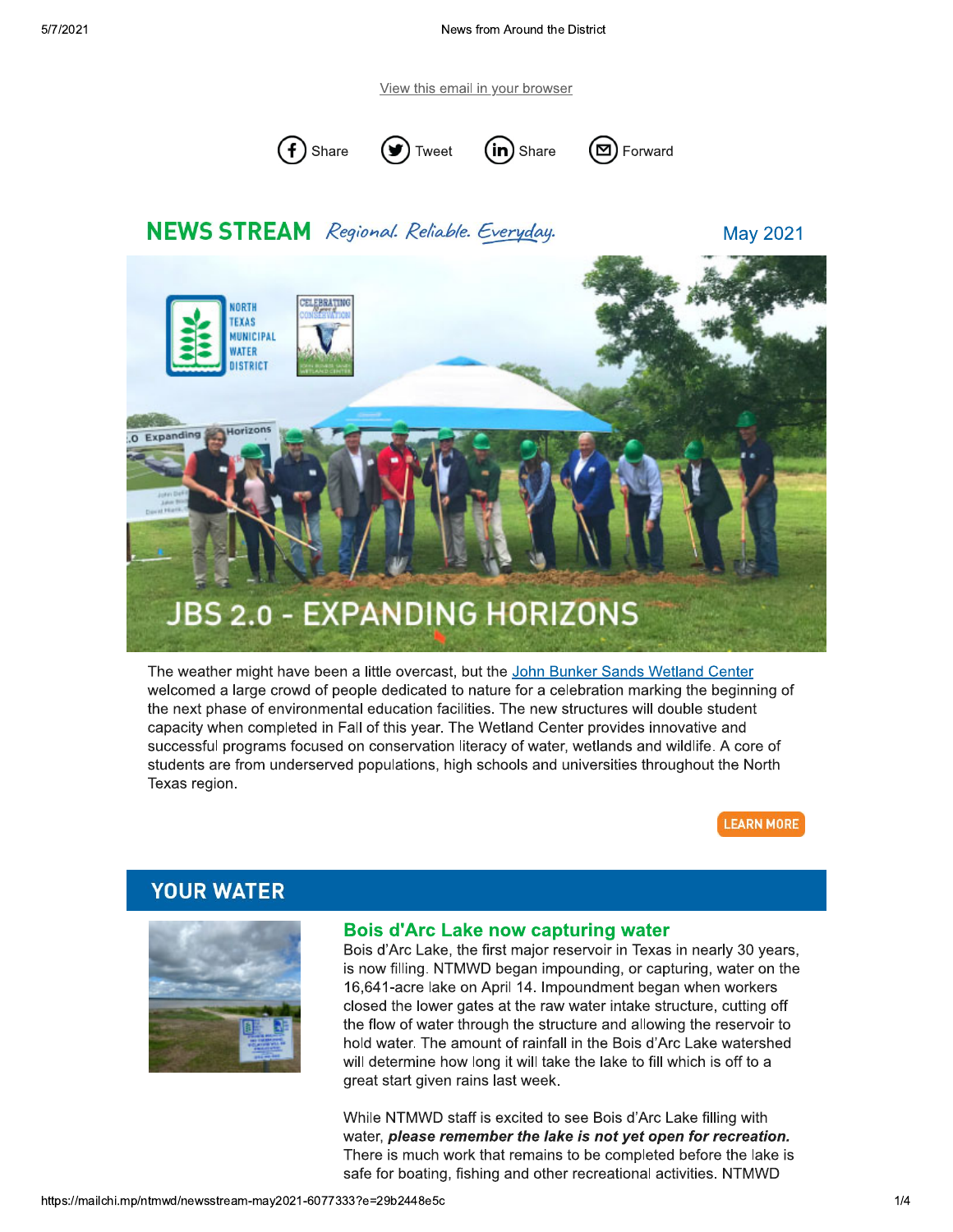News from Around the District

will send out a notification when Bois d'Arc is ready for recreation. You can sign up for those newsletters at BoisdArcLake.org.

**LEARN MORE** 



#### NRCS renews focus on Lavon watershed

The Natural Resources Conservation Service (NRCS) continues its initiative for agricultural producers to protect water quality in the Lavon Lake watershed. As part of a renewed focus as the region comes out of the pandemic, NRCS is working to engage landowners and put projects on the ground. The agency accepts applications for conservation practices year round. Landowners are encouraged to apply at any time. Lavon Lake is the primary source of drinking water for about 1.8 million North Texans, and its watershed was selected as one of two priority watersheds in Texas by the organization for watershed protection funding.



## **YOUR WASTE AND WASTEWATER**



## **Precision maintenance prolongs equipment life**

The NTMWD Wastewater and Maintenance Divisions recently partnered to bring the first ever Precision Maintenance Training class to the District. The workshop was an intense 40-hour course designed to teach students the necessary and minute details to prolong equipment life. This type of development investment in our personnel further empowers our workforce to accomplish the District's vital goals of resource stewardship and building a talented and committed team.

**LEARN MORE** 



#### **NTMWD Best fleet three-peat**

For the third year in a row, NTMWD has been named one of the best fleets in America by NAFA Fleet Management Association. Up almost twenty spots from last year to #60, this distinguished recognition looks for continually increasing performance improvements and innovation within the public fleet industry. It's important to note that 20 fleets on the 2020 list did not make the top 100 this year, which makes the efforts of our dedicated Fleet Department all the more impressive given the year-long COVID challenges faced by the region and the District.



## **COMMUNITY RESOURCES - PASS IT ALONG...**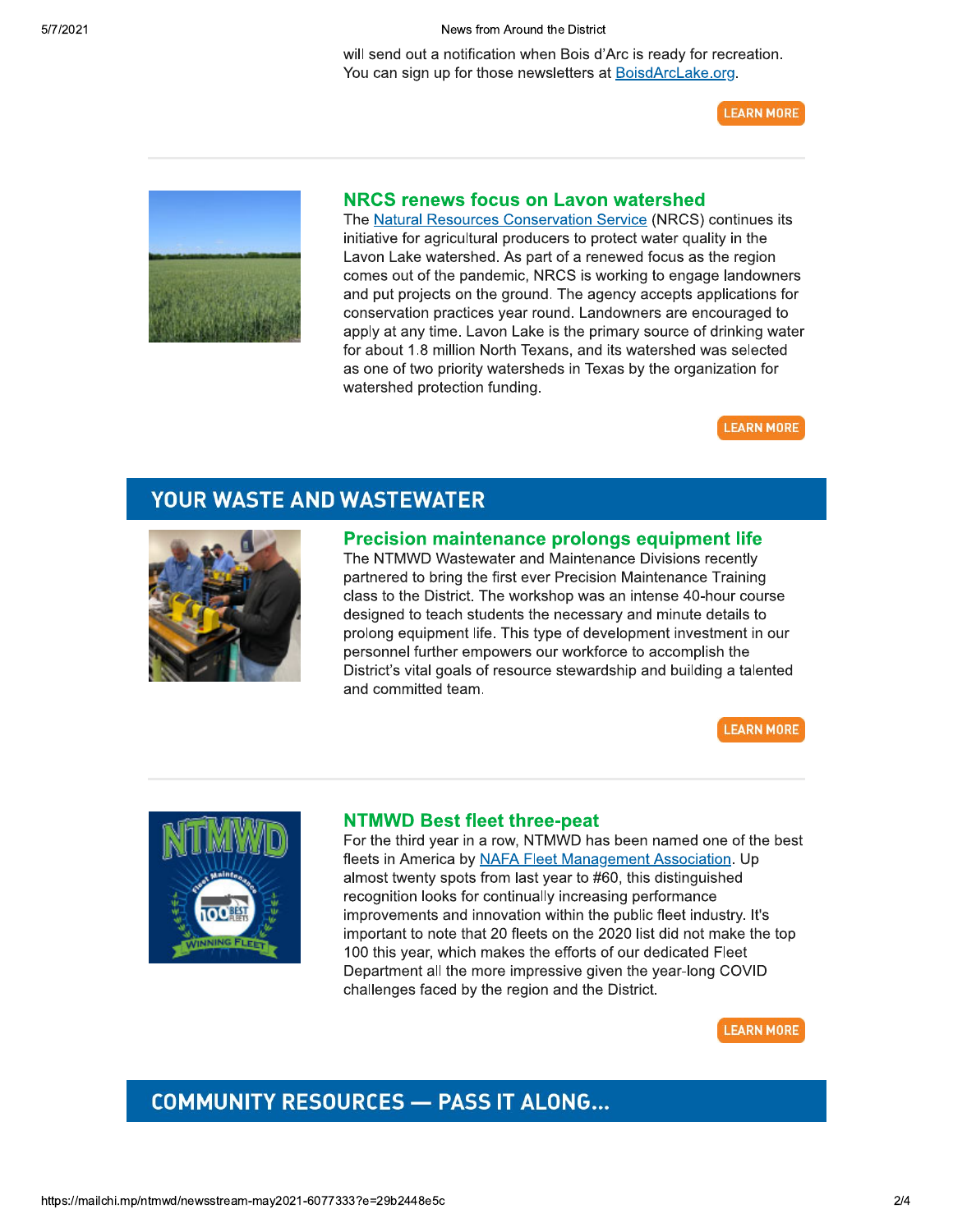from Around the District



#### TCEQ shares its role in responding to emergencies

in a recent addition to the Texas Commission on Environmental Quality's <u>ongoing blog</u> series, staff shares what TCEQ does and what authority they have during emergencies such as nurricanes and tropical storms, D industrial fires, and other disasters. As the agency with the words "environmental quality" in its name suggests,  $1$ CEQ plays a vital role in protecting the state's public health and natural resources.

**LEARN MORE** 



### 6th Annual Value of Water Index

An annual poll conducted by the Value of <u>water Campaign</u> reveals a trend in public opinion about the state of the nation's water infrastructure. Results show that the message surrounding the need of investment in the county's aging infrastructure is getting <u>through. Flip through the presentation on key</u> <u>findings</u> from the national voter survey including data showing residents placing a nign priority on ensuring reliable water supplies and on addressing drinking water contamination. You can also download the <u>poll fact sheet</u> for quick reference.

**LEARN MORE** 



#### **New APWA Resource Center**

The American Public Works Association (APWA) launched a new and improved resource center, designed for easy and efficient access to all the APWA tools industry professionais need. The new APWA Resource Center makes accessing APWA education sessions, weblhars, toolboxes, and videos easy and enjoyable. They've combined the APWA Members' Library, APWA Resource links, and C4S page into a one-stop-shop for member's educational needs. There are even some exciting new resources to discover that have never been seen before.



#### Invasive species found in aquarium moss balls

<u>Texas Parks and Wildlife</u> (TPW) announced that the Zebra Mussels have been <u>found in</u> <u>moss balls sold as aquarium accessories</u>. If released into the wild, this invasive species can damage lakes, native aquatic life, water systems, and more. TPW recommends anyone with aquarium moss balls destroy zebra mussels by freezing, bolling or bleaching each moss bail, then put them into a sealed container and throw the container into the trash. And, remember, aquarium owners should never dump tanks into a natural body of water or flush its contents.